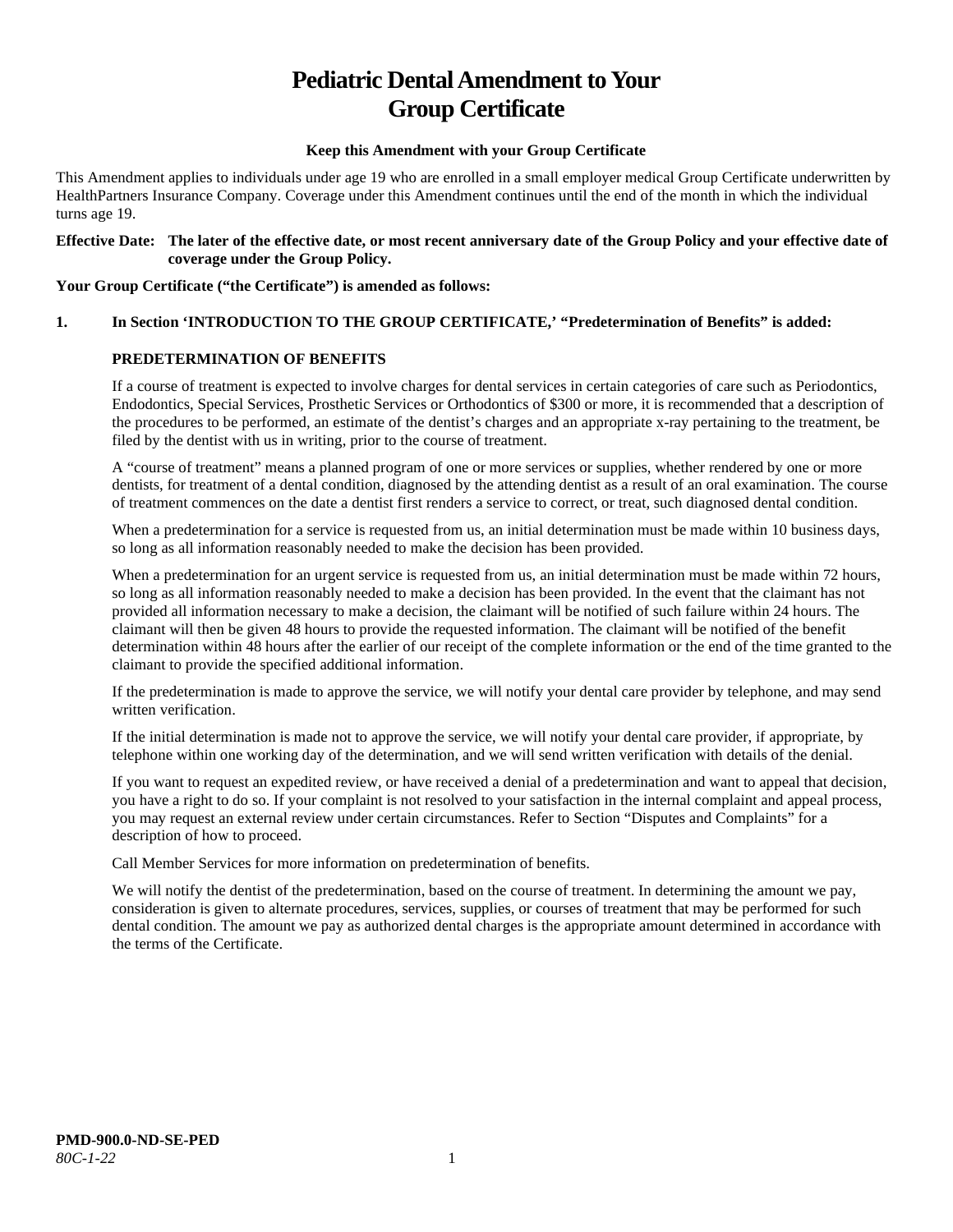If a description of the procedures to be performed, and an estimate of the dentist's charges are not submitted in advance, we reserve the right to make a determination of benefits payable, taking into account alternate procedures, services, supplies or courses of treatment, based on accepted standards of dental practice.

Predetermination for services to be performed is limited to services performed within 90 days from the date such course of treatment was approved by us. Additional services required after 90 days may be submitted in writing, as a new course of treatment, and approved on the same basis as the prior plan.

#### **2. In Section 'DEFINITIONS OF TERMS USED,' the following definitions are added:**

**Clinically Accepted Dental Services.** These are techniques or services, accepted for general use, based on risk/benefit implications (evidence based). Some clinically accepted techniques are approved only for limited use, under specific circumstances.

**Consultations**. These are diagnostic services provided by a dentist or dental specialist other than the practitioner who is providing treatment.

**Cosmetic Care.** These are dental services to improve appearance, without treatment of a related illness or injury.

**Customary Restorative Materials.** These are amalgam (silver fillings), glass ionomer and intraorally cured acrylic resin and resin-based composite materials (white fillings).

**Date of Service.** This is generally the date the dental service is performed. For prosthetic, or other special restorative procedures, the date of service is the date impressions were made for final working models. For endodontic procedures, date of service is the date on which the root canal was first entered for the purpose of canal preparation.

**Dentist.** This is a professionally degreed doctor of dental surgery or dental medicine who lawfully performs a dental service in strict accordance with governmental licensing privileges and limitations.

**Elective Procedures.** These are procedures which are available to patients but which are not dentally necessary.

**Emergency Dental Care.** These are services for an acute dental condition that would lead a prudent layperson to reasonably expect that the absence of immediate care would result in serious impairment to the dentition or would place the person's oral health in serious jeopardy.

**Endodontics.** This is the treatment of diseases of the dental pulp. Endodontics includes root canal therapy, root amputation, pulp capping procedures, pulpotomy, apicoectomy, hemisection, apexification, bleaching of endodontically treated anterior permanent teeth, and periapical procedures associated with root canal treatment.

**Medically Necessary Orthodontic Services.** These are comprehensive medically necessary services covered for pediatric dental insureds who have a severe handicapping malocclusion related to a medical condition resulting from congenital, craniofacial or dentofacial malformations involving the teeth and requiring reconstructive surgical correction in addition to orthodontic services.

**Oral Surgery.** This is routine surgery involving teeth or alveolar bone, including extraction and alveolectomy. Oral surgery may include other oral treatment and surgery, if a dentist considers it dentally necessary. Oral surgery does not include orthodontia, orthognathic surgery, and placement of dental implants or surgical care that is necessary because of a medical condition.

**Orthodontics.** This is medically necessary dental care for the correction of severe handicapping malocclusion of teeth using appliances and techniques that alter the position of teeth in the jaws.

**Orthognathic Surgery.** This is oral surgery to alter the position of the jaw bones.

**Periodontics.** This is non-surgical and surgical treatment of diseases of the gingiva (gums) and bone supporting the teeth, including gingivectomy, mucogingival surgery, osseous surgery, periodontal scaling and root planing.

**Prosthetic Services.** These are services to replace missing teeth; including the prescribing, repair, construction, replacement and fitting of fixed bridges and full or partial removable dentures.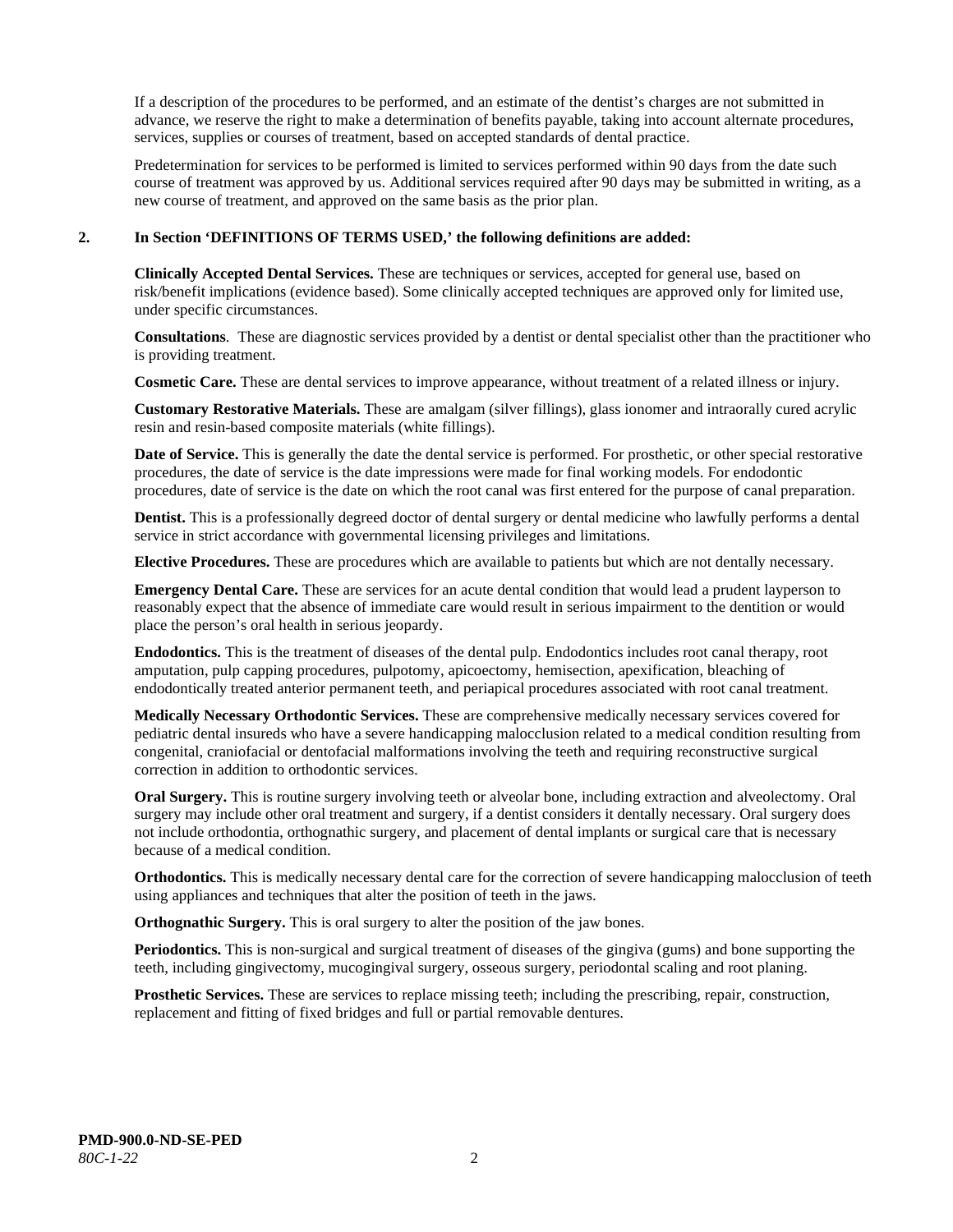# **3. The following are added to Section "SERVICES NOT COVERED," and apply only to Pediatric Dental benefits:**

- Treatment, procedures or services which are not dentally necessary and/or which are primarily educational in nature or for the vocation, comfort, convenience, appearance or recreation of the insured.
- The treatment of conditions which foreseeably result from excluded services.
- For Network Benefits, treatment, procedures or services which are not provided by a network dentist or other authorized provider or are not authorized by us.
- Dental services or supplies primarily intended to alter the shape, appearance and function of the teeth for cosmetic purposes, or for the purpose of improving the appearance of your teeth. This includes tooth whitening, tooth bonding and cosmetic veneers that cover the teeth, and any services intended to replace existing restorations done historically for cosmetic reasons, even if due to material failure (wear/chipping/fracture) or the presence of decay at the restorative margin. This exclusion does not apply to services for reconstructive surgery. However, to the extent that these reconstructive surgery services are paid as medical services under the Certificate, they are not covered as Pediatric Dental services.
- Hospitalization or other facility charges.
- Local anesthesia or use of electronic analgesia billed as a separate procedure is not covered. Inhaled nitrous oxide is not covered. General anesthesia and intravenous sedation are not covered except as indicated in this Amendment.
- Orthodontic services, except as provided in this Amendment.
- Orthognathic surgery (surgery to reposition the jaws).
- Services which are elective, investigative, experimental or not otherwise clinically accepted.
- Procedures, appliances or restorations that are necessary to alter, restore or maintain occlusion, including but not limited to: increasing vertical dimension, replacing or stabilizing tooth structure lost by attrition (including chipping or fractures of tooth structure or restorations), or erosion, abfraction, abrasion, or realigning teeth, except as covered orthodontic services provided in this Amendment. Mandibular orthopedic appliances and bite planes are also not covered.
- Procedures, appliances (other than occlusal guards, as indicated in this Amendment) or restorations for the prevention of bruxism (grinding of teeth) or clenching.
- Services for the following items:
	- o replacement of any missing, lost or stolen dental or implant-supported prosthesis.
	- o replacement or repair of orthodontic appliances.
	- replacement of orthodontic appliances due to non-compliance.
- Services related to a prosthetic or special restorative appliance which was installed or delivered more than 60 days after termination of coverage.
- Diagnostic testing that is performed and billed as a separate procedure such as collection of microorganisms for culture, viral cultures, genetic testing for susceptibility or oral disease and caries susceptibility tests. This includes all oral pathology and laboratory testing charges.
- For non-network coverage, dental services related to the replacement of any teeth missing prior to the insured's effective date under this Amendment.
- Dental services, supplies and devices not expressly covered as a benefit under this Amendment.
- Prescription drugs and medications prescribed by a dentist. This includes gingival irrigation.
- Services provided to the insured which the insured is not required to pay.
- The portion of a billed charge for an otherwise covered service by a non-network provider, which is in excess of our maximum amount allowed. We also do not cover charges or a portion of a charge which is either a duplicate charge for a service or charges for a duplicate service.
- Services for injury or illness either (a) arising out of an injury in the course of employment and subject to workers' compensation or similar law; or (b) for which benefits are payable without regard to fault, under coverage statutorily required to be contained in any motor vehicle or other liability insurance policy or equivalent self-insurance; or (c) for which benefits are payable under another policy of accident and health insurance, Medicare or any other governmental program.
- Except where expressly addressed in this Amendment, when multiple, acceptable treatment options exist related to a specific dental problem, we will provide benefits based upon the least costly alternative treatment. This includes inlay restorations paid as corresponding amalgam restorations.
- Services covered under the patient's medical plan, except to the extent not covered under the patient's medical plan.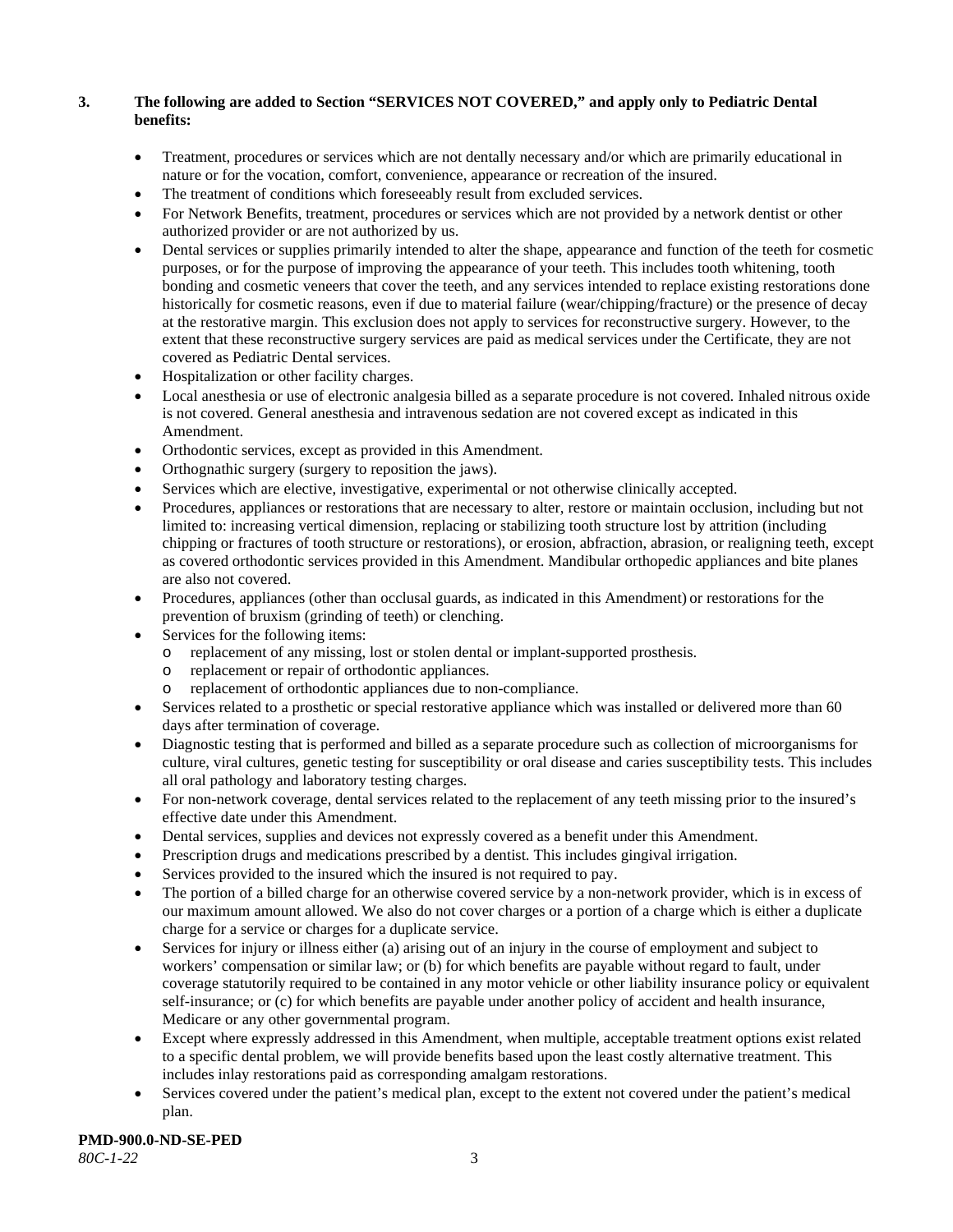- Additional charges for office visits that occur after regularly scheduled hours, missed appointments or appointments cancelled on short notice.
- Onlays or partial crowns fabricated from extraorally cured composite resin or porcelain.
- Periodontal splinting.
- Athletic mouthguards.
- Charges for infection control, sterilization and waste disposal.
- Charges for sales tax.
- Treatment, procedures, or services or drugs which are provided when you are not covered under this Amendment.
- Cone beam CT capture and interpretation.
- Harvest of bone for use in autogenous grafting procedure.
- Charges for maxillofacial prosthetics.
- Charges for case presentations for treatment planning or behavioral management.
- Charges for enamel microabrasion, odontoplasty and pulpal regeneration.
- Charges for surgical procedures for isolation of a tooth with a rubber dam.
- Non-intravenous conscious sedation and drugs to treat anxiety or pain.
- Charges for endodontic endosseous implants.
- Charges for intentional reimplantation (including necessary splinting).
- Charges for canal preparation and fitting of preformed dowel or post.
- Charges for temporary crowns for fractured teeth.
- Charges for interim or custom abutments for implants.
- Charges for rebonding, recementing and repair of fixed retainers.
- Charges for surgical placement of a temporary anchorage device.
- Charges for autogenous or nonautogenous osseous, osteoperiosteal or cartilage graft of the mandible or maxilla.
- Charges for anatomical crown exposure.
- Interim prostheses.
- Connector bars, stress breakers and precision attachments.
- Provisional pontics, crowns and retainer crowns.
- Copings.
- Oral hygiene instruction.
- Removal of fixed space maintainers.
- Hospital, home and extended care facility visits by dental providers.
- Gold foil restorations.
- Treatment for correction of malocclusion of teeth and associated dental and facial disharmonies, and posttreatment retainers, when treatment is not medically necessary.
- Maxillofacial MRI, maxillofacial ultrasound and sialoendoscopy capture and interpretation.
- Post processing of image or image sets.
- Caries risk assessment and documentation.
- Charges for unspecified procedures.
- Charges for the placement of a restorative foundation for an indirect restoration.
- Charges for periradicular services and bone grafts or other material used in conjunction with periradicular surgery.
- Non-dental administrative fees and charges including, but not limited to dental record preparation, and interest charges.
- Services related to the diagnosis and treatment of Temporomandibular Joint Dysfunction (TMD).
- Services associated with non-covered services.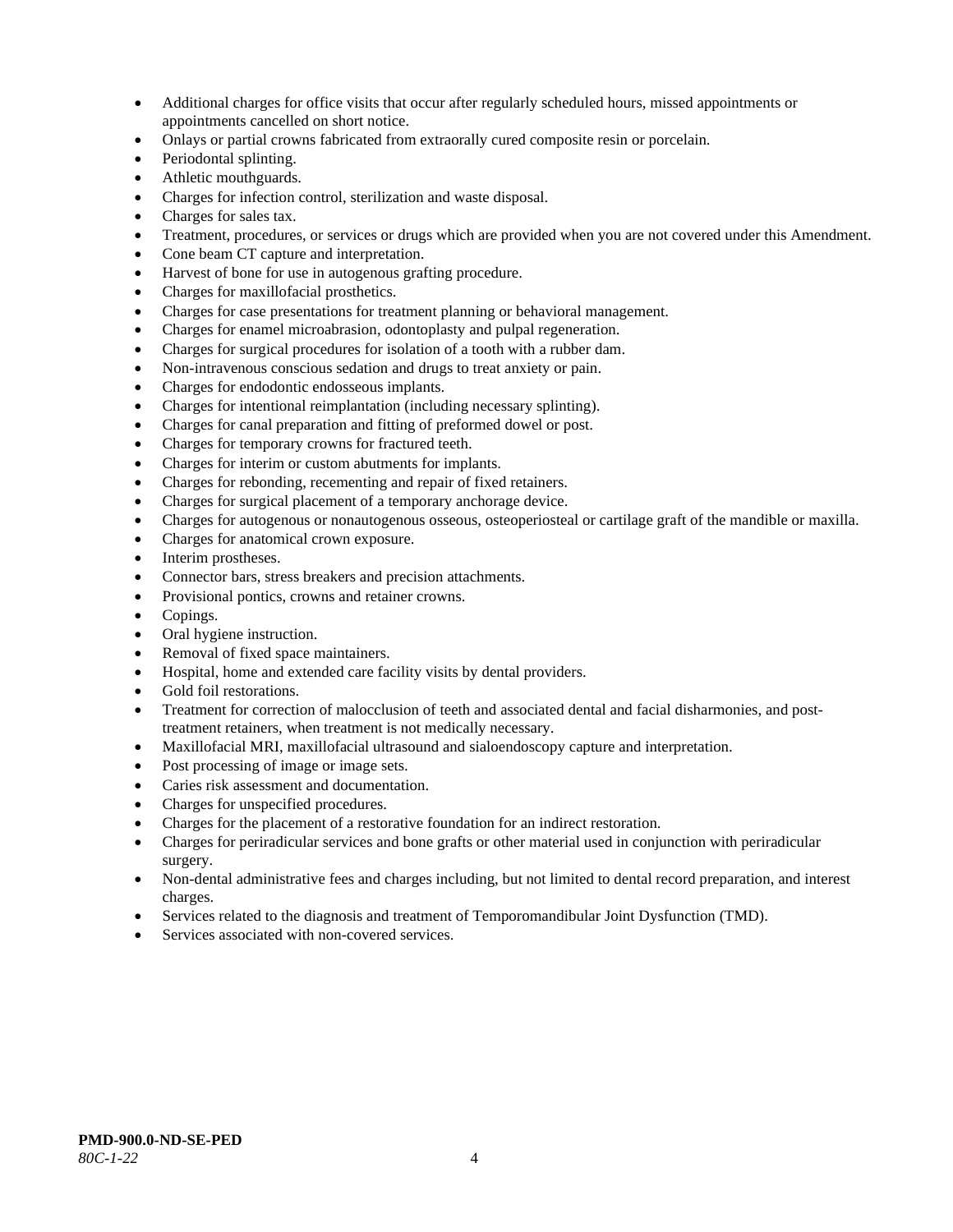#### **4. The Benefits Chart is expanded to include the following:**

# **Pediatric Dental Benefits Chart**

**The Certificate covers Preventive and Diagnostic Services, Basic, Special, Prosthetic and medically necessary Orthodontia Services only, for insureds under age 19.**

**HealthPartners Insurance Company agrees to cover the dental services described below. This Benefits Chart describes the level of payment that applies for each of the covered services. To be covered, dental services or items described below must be medically or dentally necessary. The date of service must be while you are enrolled in the plan.**

**Coverage for eligible services is subject to the exclusions, limitations and other conditions of this Amendment and the Certificate. See item 3. of this Amendment for additional information about exclusions.**

**This dental plan allows you to choose, at any time, dentists within the dental network (Network Benefits), or dentists outside of the network (Non-Network Benefits).**

**The amount that we pay for covered services is listed below. The insured is responsible for the specified dollar amount and/or percentage of charges that we do not pay. Coverage may vary according to your network selection.**

**Benefits are underwritten by HealthPartners Insurance Company.**

**When you use Non-Network providers, benefits are substantially reduced and you will likely incur significantly higher out-of-pocket expenses. A Non-Network provider does not usually have an agreement with HealthPartners Insurance Company to provide services at a discounted fee. In addition, Non-Network Benefits are restricted to the usual and customary amount under the definition of "Charge." The usual and customary amount can be significantly lower than a Non-Network provider's billed charges. If the Non-Network provider's billed charges are over the usual and customary amount, you pay the difference, in addition to any required deductible, copayment and/or coinsurance, and these charges do not apply to the out-of-pocket limit.**

**This plan is subject to plan and benefit changes required to maintain compliance with federal and state law. This includes, but is not limited to, benefit changes required to maintain a certain actuarial value or metal level. We may also change your deductible, coinsurance and out-of-pocket limit values on an annual basis to reflect cost of living increases.**

#### **These definitions apply to this Amendment.**

| <b>Calendar Year:</b> | This is the 12-month period beginning 12:01 A.M. Central Time, on January 1, and<br>ending 12:01 A.M. Central Time of the next following December 31.                                                                                                                                                                                                                                                                                                                                                                                                                                                                 |
|-----------------------|-----------------------------------------------------------------------------------------------------------------------------------------------------------------------------------------------------------------------------------------------------------------------------------------------------------------------------------------------------------------------------------------------------------------------------------------------------------------------------------------------------------------------------------------------------------------------------------------------------------------------|
| <b>Charge:</b>        | For covered services delivered by network providers, this is the provider's discounted<br>charge for a given dental/surgical service, procedure or item, which network providers<br>have agreed to accept as payment in full.                                                                                                                                                                                                                                                                                                                                                                                         |
|                       | For covered services delivered by non-network providers, this is the provider's charge<br>for a given dental/surgical service, procedure or item, up to our maximum amount<br>allowed for that service, procedure or item.                                                                                                                                                                                                                                                                                                                                                                                            |
|                       | Our maximum amount allowed is based on the usual and customary charge for a given<br>dental/surgical service, procedure or item. It is consistent with the charge of other<br>providers of a given service or item in the same region. You must pay for any charges<br>above the maximum amount allowed, and they do not apply to the out-of-pocket limit.                                                                                                                                                                                                                                                            |
|                       | To be covered, a charge must be incurred on or after the insured's effective date and<br>on or before the termination date. For network provider charges, the amount of the<br>copayment or coinsurance, or the amount applied to any deductible, is based on the<br>agreed fee applicable to the network provider, or a reasonable estimate of the cost<br>according to a fee schedule equivalent. For non-network provider charges, the amount<br>considered as a copayment or coinsurance, or the amount applied to any deductible, is<br>based on the lesser of the billed charge and our maximum amount allowed. |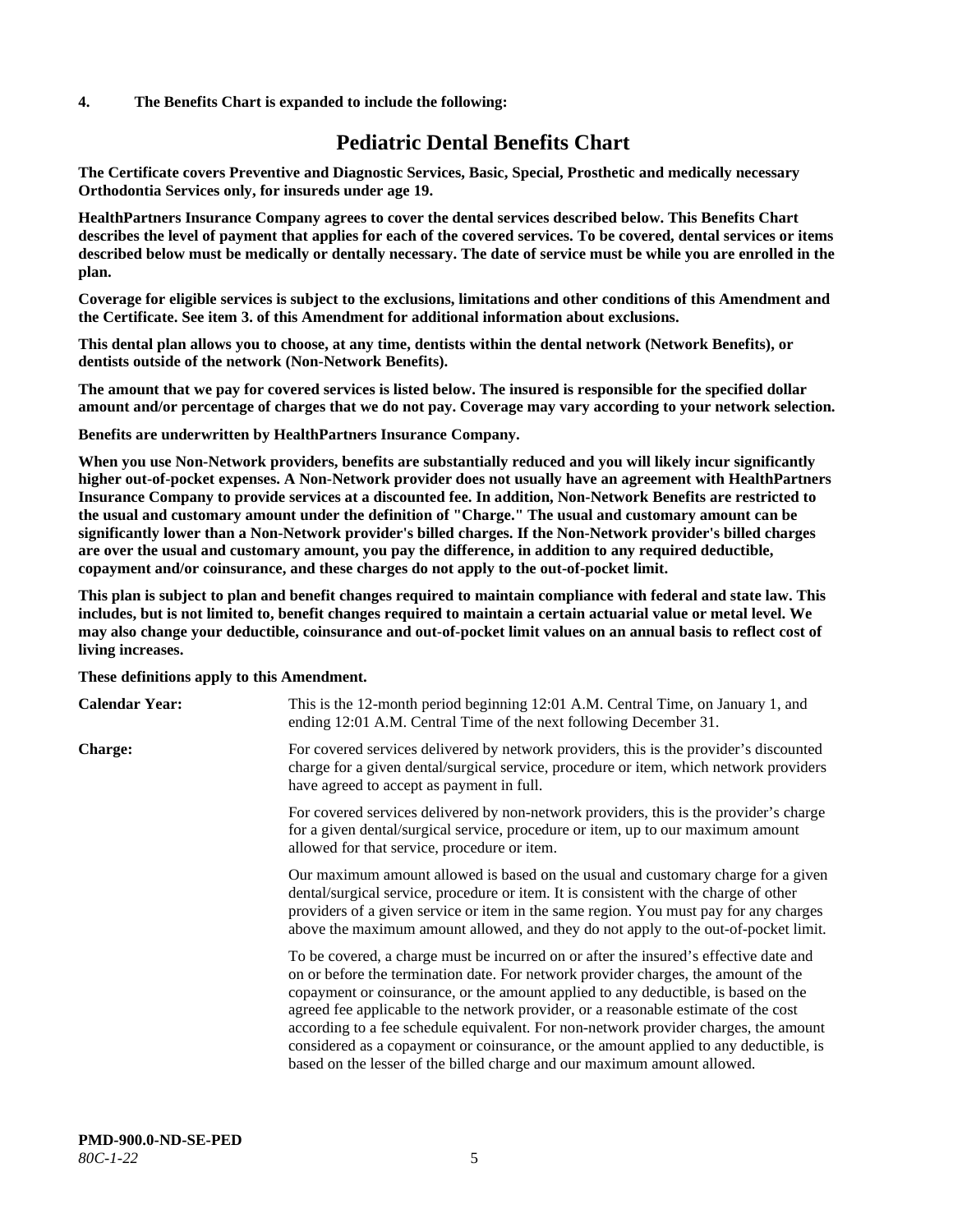| which we do not pay, but which an insured must pay, each time an insured receives<br>certain dental services, procedures or items. Our payment for those covered services or<br>items begins after the copayment or coinsurance is satisfied. Covered services or items<br>requiring a copayment or coinsurance are specified in this Benefits Chart. For network<br>provider charges, the amount considered as a copayment or coinsurance is based on<br>the agreed fee applicable to the network provider, or a reasonable estimate of the cost<br>according to a fee schedule equivalent. For non-network provider charges, the amount<br>considered as a copayment or coinsurance is based on the lesser of the billed charge<br>and our maximum amount allowed. A copayment or coinsurance is due at the time a<br>service is rendered, or when billed by the provider.                                                                                                                                                                                                                                                                                           |  |
|------------------------------------------------------------------------------------------------------------------------------------------------------------------------------------------------------------------------------------------------------------------------------------------------------------------------------------------------------------------------------------------------------------------------------------------------------------------------------------------------------------------------------------------------------------------------------------------------------------------------------------------------------------------------------------------------------------------------------------------------------------------------------------------------------------------------------------------------------------------------------------------------------------------------------------------------------------------------------------------------------------------------------------------------------------------------------------------------------------------------------------------------------------------------|--|
| Deductible:<br>The specified dollar amount of charges incurred for covered services, which we do not<br>pay, but an insured or a family has to pay first in a calendar year. Our payment for<br>those services or items begins after any deductible is satisfied. Your plan has an<br>embedded deductible. This means once an insured meets the individual deductible, the<br>plan begins paying benefits for that person. If two or more members of the family meet<br>the family deductible, the plan begins paying benefits for all members of the family,<br>regardless of whether each insured has met the individual deductible. However, an<br>insured may not contribute more than the individual deductible towards the family<br>deductible. The amount of the charges that apply to any deductible are based on (1) the<br>agreed fee applicable to the network provider, or a reasonable estimate of the cost<br>according to a fee schedule equivalent; or (2) the lesser of the billed charge and our<br>maximum amount allowed for the non-network provider. This Benefits Chart indicates<br>which covered services are not subject to the deductible. |  |
| <b>Out-of-Pocket Expenses:</b><br>You pay any specified copayments/coinsurance and deductibles applicable for<br>particular services, subject to the out-of-pocket limit described below. These amounts<br>are in addition to the monthly premium payments.                                                                                                                                                                                                                                                                                                                                                                                                                                                                                                                                                                                                                                                                                                                                                                                                                                                                                                            |  |
| <b>Out-of-Pocket Limit:</b><br>You pay any copayments/coinsurance and deductibles for covered services, to the individual<br>or family out-of-pocket limit. Thereafter we cover 100% of charges incurred for all other<br>covered services, for the rest of the calendar year. You pay amounts greater than the out-of-<br>pocket limits if any benefit maximums are exceeded.                                                                                                                                                                                                                                                                                                                                                                                                                                                                                                                                                                                                                                                                                                                                                                                         |  |
| Non-Network Benefits above the maximum amount allowed (see definition of "charge"<br>above) do not apply to the out-of-pocket limit.                                                                                                                                                                                                                                                                                                                                                                                                                                                                                                                                                                                                                                                                                                                                                                                                                                                                                                                                                                                                                                   |  |
| You are responsible to keep track of the out-of-pocket expenses. Contact Member Services<br>for assistance in determining the amount paid by the insured for specific eligible services<br>received. Claims for reimbursement under the out-of-pocket limit provisions are subject to<br>the same time limits and provisions described under the "Claims Provisions" section of the<br>Certificate.                                                                                                                                                                                                                                                                                                                                                                                                                                                                                                                                                                                                                                                                                                                                                                    |  |

**Limits shown below are combined under your Network Benefits and Non-Network Benefits.**

# **Individual Calendar Year Deductible**

| <b>Network Benefits</b>                                                                    | <b>Non-Network Benefits</b>                                                                    |
|--------------------------------------------------------------------------------------------|------------------------------------------------------------------------------------------------|
| See your Network Benefits individual deductible<br>under your Medical Plan Benefits Chart. | See your Non-Network Benefits individual<br>deductible under your Medical Plan Benefits Chart. |

# **Family Calendar Year Deductible**

| <b>Network Benefits</b>                           | <b>Non-Network Benefits</b>                     |
|---------------------------------------------------|-------------------------------------------------|
| See your Network Benefits family deductible under | See your Non-Network Benefits family deductible |
| vour Medical Plan Benefits Chart.                 | under your Medical Plan Benefits Chart.         |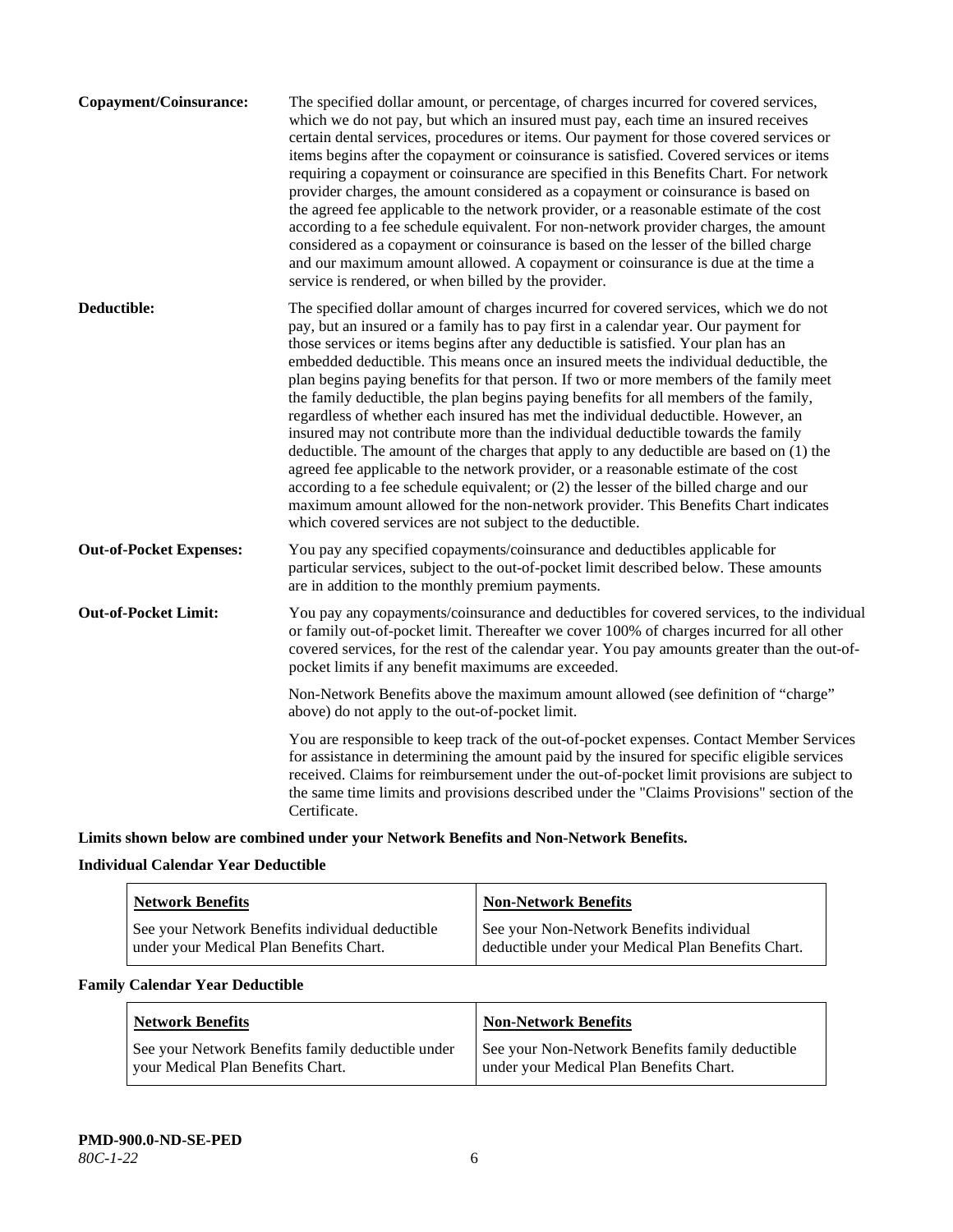| <b>Network Benefits</b>                       | <b>Non-Network Benefits</b>                 |
|-----------------------------------------------|---------------------------------------------|
| See your Network Benefits individual out-of-  | See your Non-Network Benefits individual    |
| pocket limit under your Medical Plan Benefits | out-of-pocket limit under your Medical Plan |
| Chart.                                        | Benefits Chart.                             |

#### **Family Calendar Year Out-of-Pocket Limit**

| <b>Network Benefits</b>                       | <b>Non-Network Benefits</b>                   |
|-----------------------------------------------|-----------------------------------------------|
| See your Network Benefits family out-of-      | See your Non-Network Benefits family out-of-  |
| pocket limit under your Medical Plan Benefits | pocket limit under your Medical Plan Benefits |
| Chart.                                        | Chart.                                        |

# **PREVENTIVE AND DIAGNOSTIC SERVICES**

#### **Covered Services:**

We cover the following preventive and diagnostic services, with certain limitations which are listed below. For this category, deductible does not apply.

- **Routine dental care examinations for new and existing patients** limited to twice each calendar year.
- **Dental cleaning (prophylaxis or periodontal maintenance cleaning)** limited to four times each calendar year.
- **Professionally applied topical fluoride (other than silver diamine fluoride)** limited to twice each calendar year.
- **Silver diamine fluoride** limited to twice per tooth each calendar year.
- **Pit and Fissure sealant application and preventive resin restoration** limited to one application per tooth per 36 month period, for unrestored permanent molars.
- **Bitewing x-rays** limited to twice each calendar year.
- **Full mouth or panoramic x-rays** limited to once every sixty months.
- **Other x-rays, except as provided in connection with orthodontic diagnostic procedures and treatment.**
- **Space maintainers (fixed or removable appliances designed to prevent adjacent and opposing teeth from moving)** for lost primary teeth.
- **Evaluations that are not routine and periodic, including: problem-focused evaluations (either limited or detailed and extensive), periodontal evaluations, and evaluations for insureds under the age of 3 which include counseling with the primary caregiver.**
- **Screening or assessments of a patient** limited to twice each calendar year.

| <b>Network Benefits</b>       | <b>Non-Network Benefits</b>   |
|-------------------------------|-------------------------------|
| 100% of the charges incurred. | 100% of the charges incurred. |

#### **Not Covered:**

- Diagnostic testing that is performed and billed as a separate procedure such as collection of microorganisms for culture, viral cultures, genetic testing for susceptibility or oral disease and caries susceptibility tests. This includes all oral pathology and laboratory testing charges.
- Additional charges for office visits that occur after regularly scheduled hours, office visits for observation, missed appointments or appointments cancelled on short notice.
- Cone beam CT capture and interpretation.
- Oral hygiene instruction.
- Removal of fixed space maintainers.
- Hospital, home and extended care facility visits by dental providers.
- Maxillofacial MRI, maxillofacial ultrasound and sialoendoscopy capture and interpretation.
- Post processing of image or image sets.
- Caries risk assessment and documentation.
- Charges for unspecified procedures.

**PMD-900.0-ND-SE-PED**

*80C-1-22* 7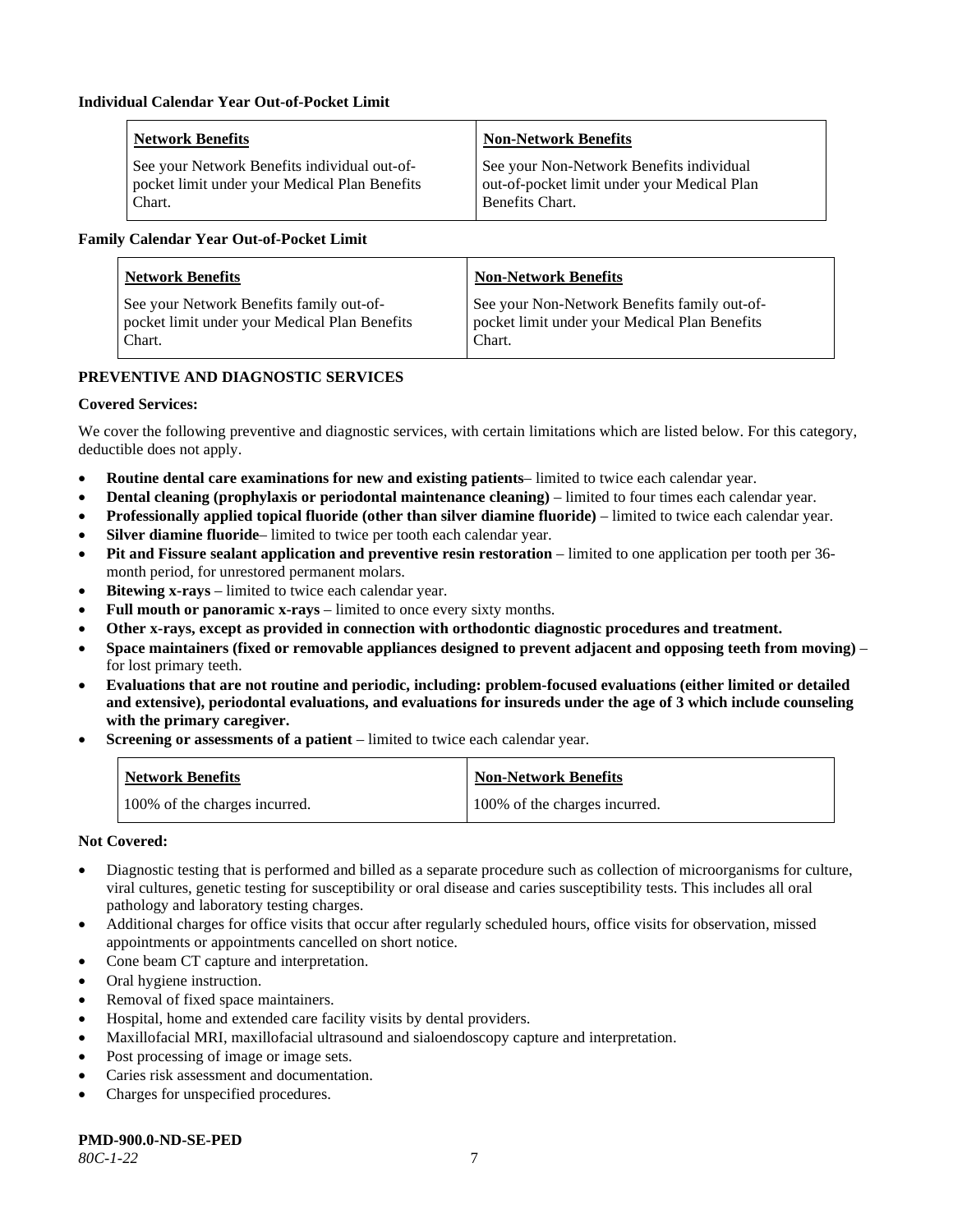See "Services Not Covered" in item 3. of this Amendment.

# **BASIC SERVICES**

# **Covered Services:**

We cover the following services:

- **Consultations.**
- **Emergency treatment for relief of pain.**
- **Regular restorative services (fillings) other than posterior composites.** Restorations using customary restorative materials and stainless steel crowns are covered, when dentally necessary due to loss of tooth structure as a result of tooth decay or fracture.
- **Regular restorative services (fillings) - posterior composites (white fillings on bicuspids and molars).** Restorations using customary restorative materials and preventive resin restorations are covered, when dentally necessary due to loss of tooth structure as a result of tooth decay or fracture.
- **Oral Surgery – surgical and non-surgical extraction for the restoration of dental function.** Services include, but are not limited to, removal of impacted teeth, incision or drainage of abscesses and removal of exostosis. General anesthesia or intravenous sedation is covered, when dentally necessary, when provided by the attending dentist in a dental office setting and required to perform a covered dental procedure.
- **Periodontics (Gum Disease)** limited to once every 24 months for non-surgical treatment and once every 36 months for surgical treatment.
- **Endodontics.**

| <b>Network Benefits</b>      | <b>Non-Network Benefits</b>  |
|------------------------------|------------------------------|
| 80% of the charges incurred. | 50% of the charges incurred. |

# **Limitations:**

• Collection and application of autologous blood concentrate product is limited to once every 36 months.

# **Not Covered:**

- Periodontal splinting.
- Orthognathic surgery (surgery to reposition the jaws).
- Harvest of bone for use in autogenous grafting procedure.
- Charges for surgical procedures for isolation of a tooth with a rubber dam.
- Non-intravenous conscious sedation, and drugs to treat anxiety or pain.
- Charges for endodontic endosseous implants.
- Charges for intentional reimplantation (including necessary splinting).
- Charges for canal preparation and fitting of preformed dowel or post.
- Charges for temporary crowns for fractured teeth.
- Charges for surgical placement of a temporary anchorage device.
- Charges for autogenous or nonautogenous osseous, osteoperiosteal or cartilage graft of the mandible or maxilla.
- Charges for anatomical crown exposure.
- Charges for the placement of a restorative foundation for an indirect restoration.
- Charges for periradicular services and bone grafts or other material used in conjunction with periradicular surgery.
- Charges for unspecified procedures.
- See "Services Not Covered" in item 3. of this Amendment.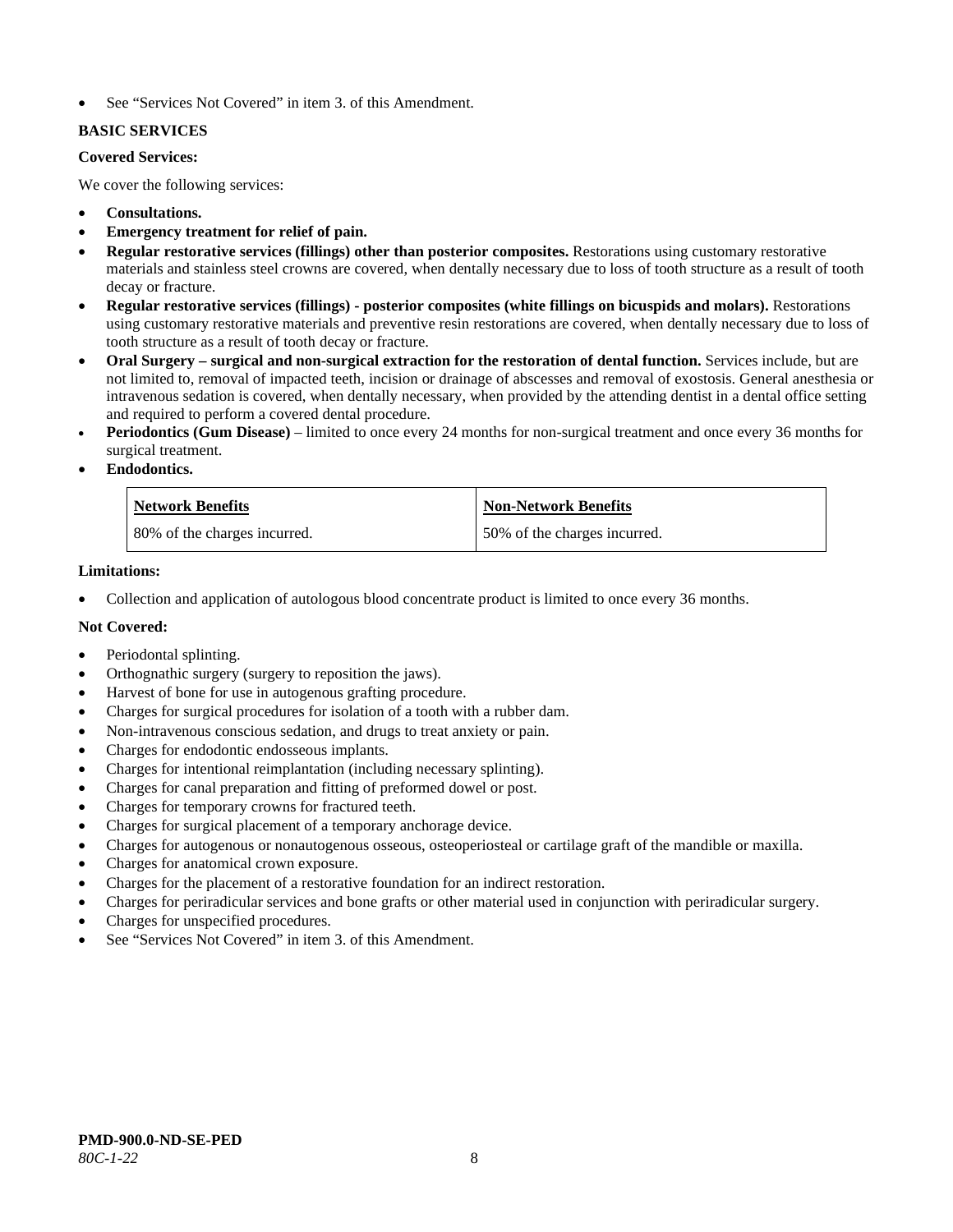#### **SPECIAL SERVICES**

#### **Covered Services:**

We cover the following services:

- **Special Restorative Care** extraorally fabricated or cast restorations (crowns, onlays, veneers) are covered when teeth cannot be restored with customary restorative material and when dentally necessary due to the loss of tooth structure as a result of tooth decay or fracture. If a tooth can be restored with a customary restorative material, but an onlay, crown, veneers, jacket, indirect composite or porcelain/ceramic restoration is selected, benefits will be calculated using the charge appropriate to the equivalent customary restorative material.
- **Repair or recementing of crowns, inlays and onlays.**
- **Veneers, other than for cosmetic purposes** limited to once every five years.

| <b>Network Benefits</b>      | <b>Non-Network Benefits</b>  |
|------------------------------|------------------------------|
| 80% of the charges incurred. | 50% of the charges incurred. |

#### **Limitations:**

• Benefit for the replacement of a veneer, crown or onlay will be provided only after a five year period measured from the date on which the procedure was last provided, whether under this Amendment or not.

#### **Not Covered:**

- Gold foil restorations.
- Veneers done for cosmetic purposes
- Onlays or partial crowns fabricated from extraorally cured composite resin or porcelain.
- Charges for unspecified procedures.
- See "Services Not Covered" in item 3. of this Amendment.

# **PROSTHETIC SERVICES**

#### **Covered Services:**

We cover the following services:

- **Bridges** initial installation of fixed bridgework to replace missing natural teeth, replacement of an existing fixed bridgework by a new bridgework, the addition of teeth to an existing bridgework, and repair or recementing of bridgework are covered. A given prosthetic appliance for the purpose of replacing an existing appliance will be provided when satisfactory evidence is presented that the new prosthetic appliance is required to replace one or more teeth extracted after the existing bridgework was installed.
- **Dentures** initial installation of full removable dentures to replace missing natural teeth and adjacent structures and adjustments during the six-month period following installation are covered. If a satisfactory result can be achieved through the utilization of standard procedures and materials but a personalized appliance is selected, or one which involves specialized techniques, the charges appropriate to the least costly appliance are covered. Replacement of an existing full removable denture by a new denture is covered. A given prosthetic appliance for the purpose of replacing an existing appliance will be provided when satisfactory evidence is presented that the new prosthetic appliance is required to replace one or more teeth extracted after the existing denture was installed. Repair of dentures, or relining or rebasing of dentures more than six months after installation of an initial or replacement denture are covered.
- **Partial Dentures** Surveyed crowns which are not restorative but which are dentally necessary to facilitate the placement of a removable partial denture are covered. Initial installation of partial removable dentures to replace missing natural teeth and adjacent structures and adjustments during the six-month period following installation are covered. If a satisfactory result can be achieved by a standard cast chrome or acrylic partial denture, but a more complicated design is selected, the charges appropriate to the least costly appliance are covered. Replacement of an existing partial denture by a new denture, or the addition of teeth to an existing partial removable denture is covered. A given prosthetic appliance for the purpose of replacing an existing appliance will be provided when satisfactory evidence is presented that the new prosthetic appliance is required to replace one or more teeth extracted after the existing denture was installed. Repair of dentures, or relining or rebasing of dentures more than six months after installation of an initial or replacement denture are covered.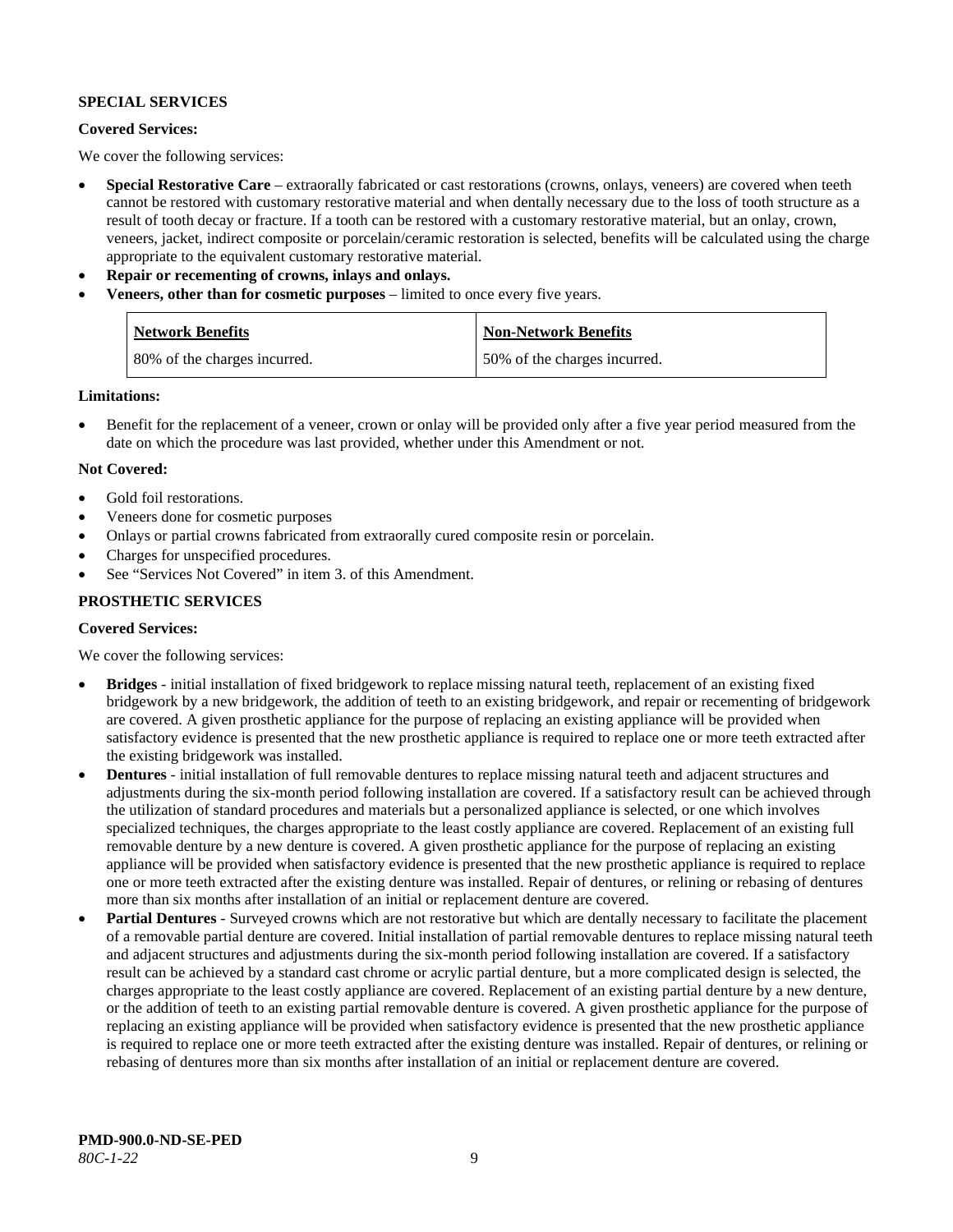- **Occlusal guards** occlusal guards for the treatment of bruxism are covered, including repair and relining of occlusal guards.
- **Tissue Conditioning.**

| <b>Network Benefits</b>      | <b>Non-Network Benefits</b>  |
|------------------------------|------------------------------|
| 80% of the charges incurred. | 50% of the charges incurred. |

#### **Limitations:**

- Benefit for replacement of a prosthetic appliance will be provided only (a) if the existing appliance cannot be made serviceable, and (b) after a 5 year period measured from the date on which it was installed, whether under this Amendment or not.
- Occlusal guards are limited to one every 12 months, for insureds age 13 or older.

#### **Not Covered:**

- Services for replacement of any missing, lost or stolen dental or implant-supported prosthesis.
- Services related to a prosthetic appliance which was installed or delivered more than 60 days after termination of coverage. Interim prostheses.
- Connector bars, stress breakers and precision attachments.
- Provisional pontics, crowns and retainer crowns.
- Copings.
- Charges for unspecified procedures.
- See "Services Not Covered" in item 3. of this Amendment.

# **DENTAL IMPLANT SERVICES**

#### **Covered Services:**

#### We cover, **if dentally necessary**:

- the surgical placement of an implant body to replace missing natural teeth;
- removal and replacement of an implant body that is not serviceable and cannot be repaired after a period of at least five years from the date that the implant body was initially placed;
- initial installation of implant-supported prosthesis (crowns, bridgework and dentures) to replace missing teeth;
- replacement of an existing implant-supported prosthesis by a new implant-supported prosthesis, or the addition of teeth to an existing implant-supported prosthesis. We will replace an existing implant-supported prosthesis when satisfactory evidence is presented that (a) the new implant-supported prosthesis is required to replace one or more teeth extracted after the existing implant-supported prosthesis was installed, or (b) the existing implant-supported prosthesis cannot be made serviceable;
- repair of implant-supported prosthesis;
- other related implant services.

**Decisions about dental necessity are made by HealthPartners Insurance Company**'**s dental directors, or their designees. If the dental directors or their designees determine that a tooth or an arch can be restored with a standard prosthesis or restoration, no benefits will be allowed for the individual implant or implant procedure. For the second phase of treatment (the prosthodontics phase of placing the implant crown, bridge, denture or partial denture), we will base benefits on the least costly, professionally acceptable alternative treatment.**

| <b>Network Benefits</b>      | <b>Non-Network Benefits</b>  |
|------------------------------|------------------------------|
| 80% of the charges incurred. | 50% of the charges incurred. |

#### **Limitations:**

• Benefit for replacement of an existing implant-supported prosthesis that cannot be made serviceable will be provided only after a five year period measured from the date that the implant-supported prosthesis was initially placed, whether under this Amendment or not.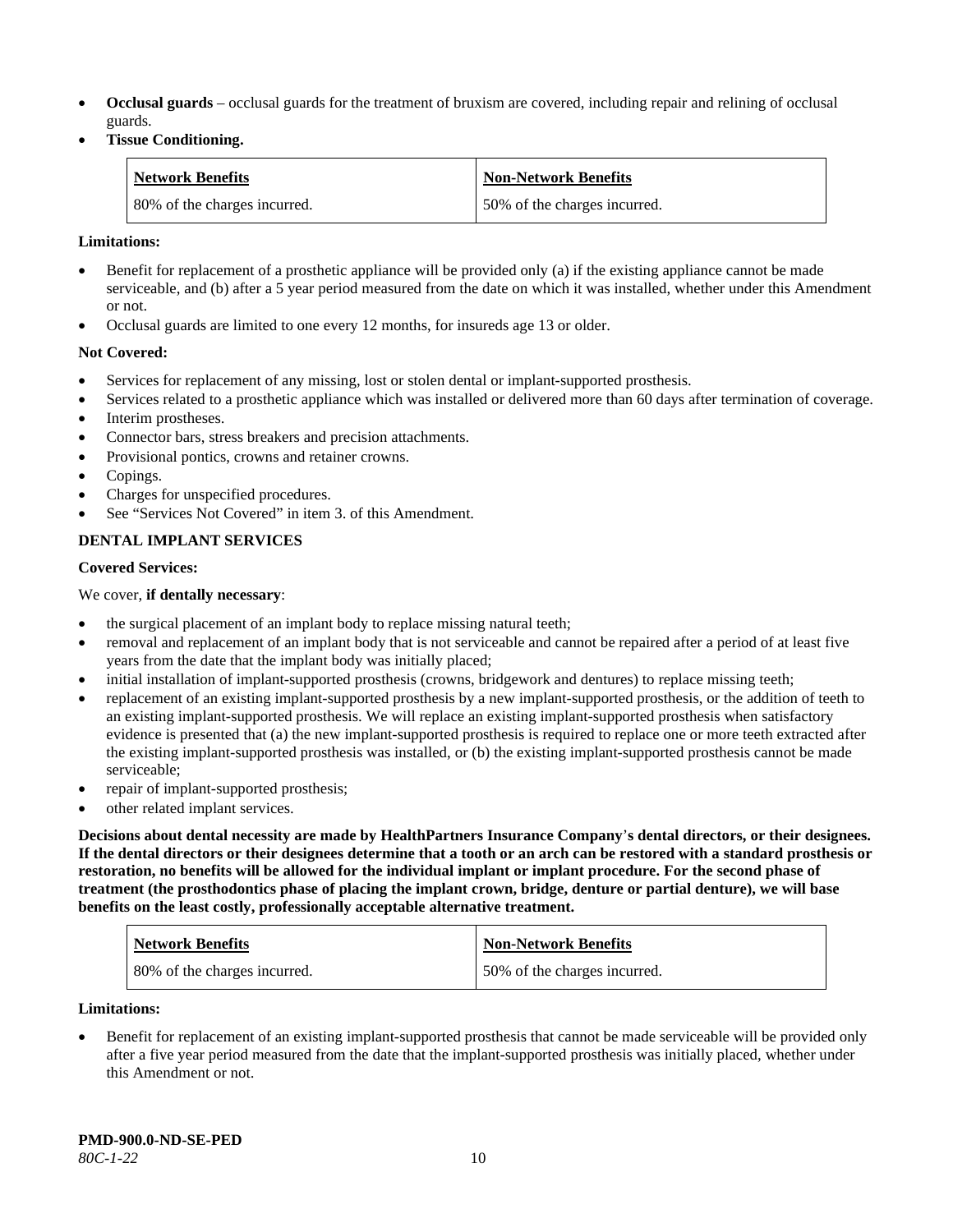- Endosteal implants, surgical placement of an interim implant body, eposteal implants, transolsteal implants (including hardware), implant-supported complete or partial dentures, connecting bars, abutments, implant-supported crowns, and abutment supported retainers are limited to once every 5 years.
- Radiographic/surgical implant indexing is limited to once every 5 years.

# **Not Covered:**

- Charges for interim abutments or custom abutments, including placement.
- Charges for unspecified procedures.
- See "Services Not Covered" in item 3. of this Amendment.

# **EMERGENCY DENTAL CARE SERVICES**

#### **Covered Services:**

We cover emergency dental care provided by network or non-network providers to the same extent as eligible dental services specified above and subject to the same deductibles, coinsurance and maximums.

| <b>Network Benefits</b>                                                                                                                                                             | <b>Non-Network Benefits</b>                                                       |
|-------------------------------------------------------------------------------------------------------------------------------------------------------------------------------------|-----------------------------------------------------------------------------------|
| Coverage level is the same as corresponding Network   Coverage level is the same as corresponding Non-<br>Benefits, depending on the type of service provided,<br>such as fillings. | Network Benefits, depending on the type of service<br>provided, such as fillings. |

#### **Not Covered:**

See "Services Not Covered" in item 3. of this Amendment.

# **CLEFT LIP AND CLEFT PALATE SERVICES**

# **Covered Services For Dependent Children:**

We cover dental services for treatment of cleft lip and cleft palate. Orthodontic treatment of cleft lip and cleft palate will be covered only if it meets the Covered Services criteria under "Orthodontic Services" below.

| <b>Network Benefits</b>                              | <b>Non-Network Benefits</b>                           |
|------------------------------------------------------|-------------------------------------------------------|
| Coverage level is the same as corresponding Network  | Coverage level is the same as corresponding Non-      |
| Benefits, depending on the type of service provided, | Network Benefits, depending on the type of service    |
| such as Basic Services, Special Services or          | provided, such as Basic Services, Special Services or |
| Orthodontic Services, if applicable.                 | Orthodontic Services, if applicable.                  |

#### **Limitations:**

• To the extent that these services are covered under the medical services, they are not covered as Pediatric Dental services.

#### **Not Covered:**

- Charges for unspecified procedures.
- See "Services Not Covered" in item 3. of this Amendment.